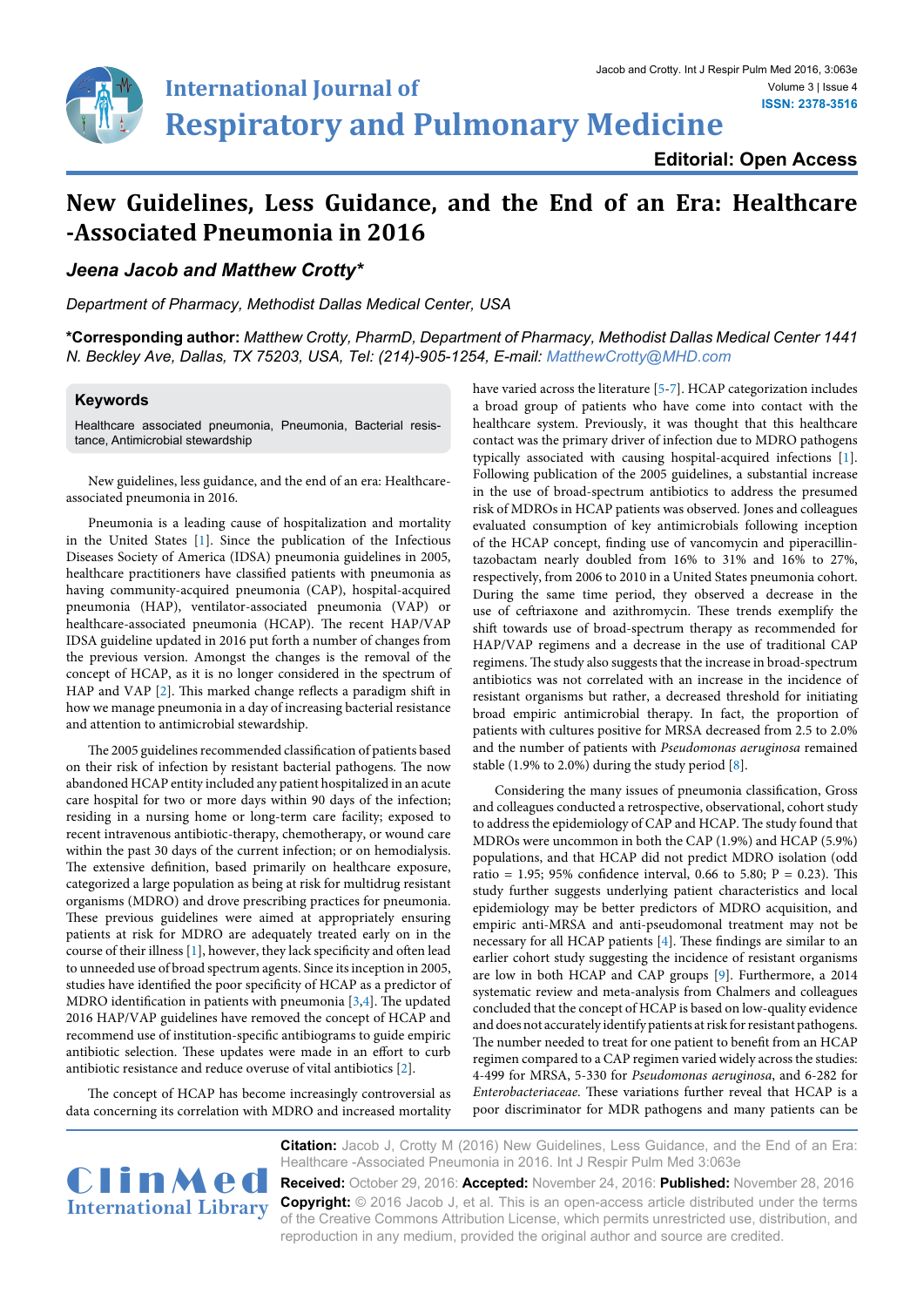<span id="page-1-10"></span>**Table 1:** Select risk factors for MRSA and Pseudomonas in community-onset pneumonia.

| Organism    | <b>Risk Factor</b>           | <b>Evidence Summary</b>                                                                                                                                                                 |
|-------------|------------------------------|-----------------------------------------------------------------------------------------------------------------------------------------------------------------------------------------|
| <b>MRSA</b> | Hemodialysis                 | Observational cohort (prospective): Identification of dialysis during the preceding 30 days as a risk factor for<br>MRSA among CAP/HCAP patients [11]                                   |
|             | Prior influenza              | Observational cohort and case-series (retrospective): Influenza association with subsequent MRSA pneumonia<br>$[12 - 14]$                                                               |
|             | Illicit drug use             | Observational cohort and a case-control study (retrospective): identification of illicit drug use as a risk factor<br>associated with MRSA [15,16]                                      |
|             | <b>COPD</b>                  | Observational cohort and case-control study (retrospective): COPD identified as a risk factor for MRSA<br>pneumonia [15,17]                                                             |
|             | Prior antibiotic therapy     | Observational cohorts and a case-control study (prospective and retrospective): antibiotic exposure within 90<br>days of pneumonia occurrence associated with MRSA pneumonia [11,15,17] |
|             | Prior hospitalization        | Observational cohort (prospective): identification of hospitalization for two days or more during the preceding 90<br>days as a risk factor for MRSA among CAP/HCAP patients [11,15]    |
| Pseudomonas | COPD/structural lung disease | Observational cohorts (prospective and retrospective): COPD and structural lung disease associated with<br>Pseudomonas pneumonia [17,18]                                                |
|             | Prior antibiotic therapy     | Observational cohort (retrospective): antibiotic exposure within 90 days of pneumonia occurrence associated<br>with Pseudomonas pneumonia [17]                                          |
|             | Prior hospitalization        | Observational cohort (prospective): identification of hospitalization for two days or more during the preceding 90<br>days as a risk factor for Pseudomonas pneumonia [17,18]           |

\*MRSA infection not limited to pneumonia.

appropriately treated with narrower spectrum agents. Moreover, the meta-analysis found mortality in HCAP is not increased when age and comorbidities are adjusted for (OR, 1.20; 95% CI: 0.85-1.70;  $P =$ 0.30) [[10](#page-1-8)]. All of these findings suggest that the broad definition of HCAP lacks specificity and individual patient-specific factors must be considered when selecting an optimal empiric antibiotic treatment regimen for hospitalized patients with pneumonia.

With the removal of the HCAP concept, greater than 20% of hospitalized patients with pneumonia are not specifically addressed by current guideline recommendations [\[5\]](#page-1-0). This population, previously categorized as having HCAP, presents a challenge to clinicians as no clear guidance exists for how best to treat patients with community-onset pneumonia. An update to the CAP guidelines is ongoing and may explicitly address the current gap but, uncertainty abounds in the interim. A number of studies have suggested factors more strongly associated with a MDRO infection include: antibiotic use within 90 days, hospitalization within 90 days, severe pneumonia or critical illness, history of a prior MDRO infection within the past year, or poor functional status [\[10,](#page-1-8)[11\]](#page-1-9). However, defining poor functional status is imprecise and varies across the literature. This concept has largely been studied in nursing home patients but, heterogeneity in facility type (e.g., skilled nursing facility, long term care facility) has hindered exact identifying attributes. Among community-onset pneumonia patients with the more strongly MDRO associated risk factors, it may still be necessary to empirically treat with broad-spectrum antibiotic therapy. [Table 1](#page-1-10) highlights select risk factors that may necessitate including an anti-MRSA or anti-pseudomonal agent. These risk factors may allow practitioners to more specifically tailor empiric regimens based on specific patient characteristics. In some instances, patients may best be treated with a hybrid regimen (including either anti-MRSA or anti-pseudomonal agent but not both). Use of local epidemiology may also benefit clinicians in directing empiric pneumonia therapy, but the impact of this methodology is largely unknown. Nevertheless, it is clear that further study of risk stratification and optimal empiric antibiotic use in pneumonia is needed.

The era of pneumonia treatment, largely driven by the concept of HCAP is slowly coming to an end. With the publication of the 2016 HAP/VAP IDSA guidelines, we are left with little guidance on how to treat these patients previously diagnosed with HCAP. De-escalation of antibacterial therapy based on pathogen identification is crucial in deterring the collateral damage of broad spectrum antibiotic use both now and in the future, but it is a far cry from the needed steps to preserve the antibiotics we have while optimally treating patients. Undoubtedly advances in timely diagnostic technologies to improve pathogen identification for individual patients are desperately needed. While we await diagnostic advances and further guidance in treating community-onset pneumonia, critical evaluation of individual patient characteristics is warranted. Consideration of patient risk factors for MDRO and severity of illness, along with institutional and community epidemiology, may allow for more personalized and ultimately improved pneumonia management.

## **References**

- <span id="page-1-2"></span>1. [American Thoracic Society and Infectious Diseases Society of America](https://www.ncbi.nlm.nih.gov/pubmed/15699079)  [\(2005\) Guidelines for the management of adults with hospital-acquired,](https://www.ncbi.nlm.nih.gov/pubmed/15699079)  [ventilator-associated, and healthcare-associated pneumonia. Am J Respir](https://www.ncbi.nlm.nih.gov/pubmed/15699079)  [Crit Care Med 171: 388-416.](https://www.ncbi.nlm.nih.gov/pubmed/15699079)
- <span id="page-1-6"></span>2. [Kali AC, Metersky ML, Klompas M, Muscedere J,](https://www.ncbi.nlm.nih.gov/pubmed/27418577) Sweeney DA, et al. (2016) [Management of adults with hospital-acquired and ventilator-associated](https://www.ncbi.nlm.nih.gov/pubmed/27418577)  [pneumonia: 2016 clinical practice guidelines by the Infectious Diseases](https://www.ncbi.nlm.nih.gov/pubmed/27418577)  [Society of America and the American Thoracic Society. Clin Infect Dis 63:](https://www.ncbi.nlm.nih.gov/pubmed/27418577)  [e61-e111.](https://www.ncbi.nlm.nih.gov/pubmed/27418577)
- <span id="page-1-7"></span>3. [Webb BJ, Dascomb K, Stenehjem E, Vikram HR, Agrwal N, et al. \(2016\)](http://www.ncbi.nlm.nih.gov/pubmed/26856838)  [Derivation and Multicenter Validation of the Drug Resistance in Pneumonia](http://www.ncbi.nlm.nih.gov/pubmed/26856838)  [Clinical Prediction Score. Antimicrob Agents Chemother 60: 2652-2663.](http://www.ncbi.nlm.nih.gov/pubmed/26856838)
- <span id="page-1-4"></span>4. [Gross AE, Van Schooneveld TC, Olsen KM, Rupp ME,](https://www.ncbi.nlm.nih.gov/pubmed/24957843) Bui TH, et al. (2014) [Epidemiology and predictors of multidrug-resistant community-acquired and](https://www.ncbi.nlm.nih.gov/pubmed/24957843)  [health care-associated pneumonia. Antimicrob Agents Chemother 58: 5262-](https://www.ncbi.nlm.nih.gov/pubmed/24957843) [5268.](https://www.ncbi.nlm.nih.gov/pubmed/24957843)
- <span id="page-1-0"></span>5. [Kollef MH, Shorr A, Tabak YP, Gupta V, Liu LZ, et al. \(2005\) Epidemiology](http://www.ncbi.nlm.nih.gov/pubmed/16354854)  [and outcomes of health-care-associated pneumonia: results from a large US](http://www.ncbi.nlm.nih.gov/pubmed/16354854)  [database of culture-positive pneumonia. Chest 128: 3854-3862.](http://www.ncbi.nlm.nih.gov/pubmed/16354854)
- 6. [Carratalà J, Mykietiuk A, Fernández-Sabé N, Suárez C, Dorca J, et al.](http://www.ncbi.nlm.nih.gov/pubmed/17620533)  [\(2007\) Health care-associated pneumonia requiring hospital admission:](http://www.ncbi.nlm.nih.gov/pubmed/17620533)  [epidemiology, antibiotic therapy, and clinical outcomes. Arch Intern Med 167:](http://www.ncbi.nlm.nih.gov/pubmed/17620533)  [1393-1399.](http://www.ncbi.nlm.nih.gov/pubmed/17620533)
- <span id="page-1-1"></span>7. [Park HK, Song JU, Um SW, Koh WJ, Suh GY, et al. \(2010\) Clinical](http://www.ncbi.nlm.nih.gov/pubmed/20605087)  [characteristics of health care-associated pneumonia in a Korean teaching](http://www.ncbi.nlm.nih.gov/pubmed/20605087)  [hospital. Respir Med 104: 1729-1735.](http://www.ncbi.nlm.nih.gov/pubmed/20605087)
- <span id="page-1-3"></span>8. [Jones BE, Jones MM, Huttner B, Stoddard G, Brown KA, et al. \(2015\) Trends](http://www.ncbi.nlm.nih.gov/pubmed/26223995)  [in Antibiotic Use and Nosocomial Pathogens in Hospitalized Veterans With](http://www.ncbi.nlm.nih.gov/pubmed/26223995)  [Pneumonia at 128 Medical Centers, 2006-2010. Clin Infect Dis 61: 1403-1410.](http://www.ncbi.nlm.nih.gov/pubmed/26223995)
- <span id="page-1-5"></span>9. [Chalmers JD, Taylor JK, Singanayagam A, Fleming GB, Akram AR, et al.](http://www.ncbi.nlm.nih.gov/pubmed/21690616)  [\(2011\) Epidemiology, antibiotic therapy, and clinical outcomes in health care](http://www.ncbi.nlm.nih.gov/pubmed/21690616)[associated pneumonia: a UK cohort study. Clin Infect Dis 53: 107-113.](http://www.ncbi.nlm.nih.gov/pubmed/21690616)
- <span id="page-1-8"></span>10. [Chalmers JD, Rother C, Salih W, Ewig S \(2014\) Healthcare-associated](https://www.ncbi.nlm.nih.gov/pubmed/24270053)  [pneumonia does not accurately identify potentially resistant pathogens: a](https://www.ncbi.nlm.nih.gov/pubmed/24270053)  [systemic review and meta-analysis. Clin Infec Dis 58: 330-339.](https://www.ncbi.nlm.nih.gov/pubmed/24270053)
- <span id="page-1-9"></span>11. [Shindo Y, Ito R, Kobayashi D, Ando M, Ichikawa M, et al. \(2013\) Risk](http://www.ncbi.nlm.nih.gov/pubmed/23855620)  [factors for drug-resistant pathogens in community-acquired and healthcare](http://www.ncbi.nlm.nih.gov/pubmed/23855620)[associated pneumonia. Am J Respir Crit Care Med 188: 985-995.](http://www.ncbi.nlm.nih.gov/pubmed/23855620)
- <span id="page-1-11"></span>12. [Hageman JC, Uyeki TM, Francis JS, Jernigan DB, Wheeler JG, et al. \(2006\)](http://www.ncbi.nlm.nih.gov/pubmed/16707043)  [Severe community-acquired pneumonia due to Staphylococcus aureus,](http://www.ncbi.nlm.nih.gov/pubmed/16707043)  [2003-04 influenza season. Emerg Infect Dis 12: 894-899.](http://www.ncbi.nlm.nih.gov/pubmed/16707043)
- 13. [Centers for Disease Control and Prevention \(CDC\) \(2007\) Severe methicillin](https://www.ncbi.nlm.nih.gov/pubmed/17431376)[resistant Staphylococcus aureus community-acquired pneumonia associated](https://www.ncbi.nlm.nih.gov/pubmed/17431376)  with influenza-Louisiana [and Georgia, December 2006-January 2007.](https://www.ncbi.nlm.nih.gov/pubmed/17431376) [MMWR Morb Mortal Wkly Rep 56: 325-329.](https://www.ncbi.nlm.nih.gov/pubmed/17431376)
- <span id="page-1-12"></span>14. [Rice TW, Rubinson L, Uyeki TM, Vaughn FL, John BB, et al. \(2012\) Critical](http://www.ncbi.nlm.nih.gov/pubmed/22511131)  [illness from 2009 pandemic influenza A virus and bacterial coinfection in the](http://www.ncbi.nlm.nih.gov/pubmed/22511131)  [United States. Crit Care Med 40: 1487-1498.](http://www.ncbi.nlm.nih.gov/pubmed/22511131)